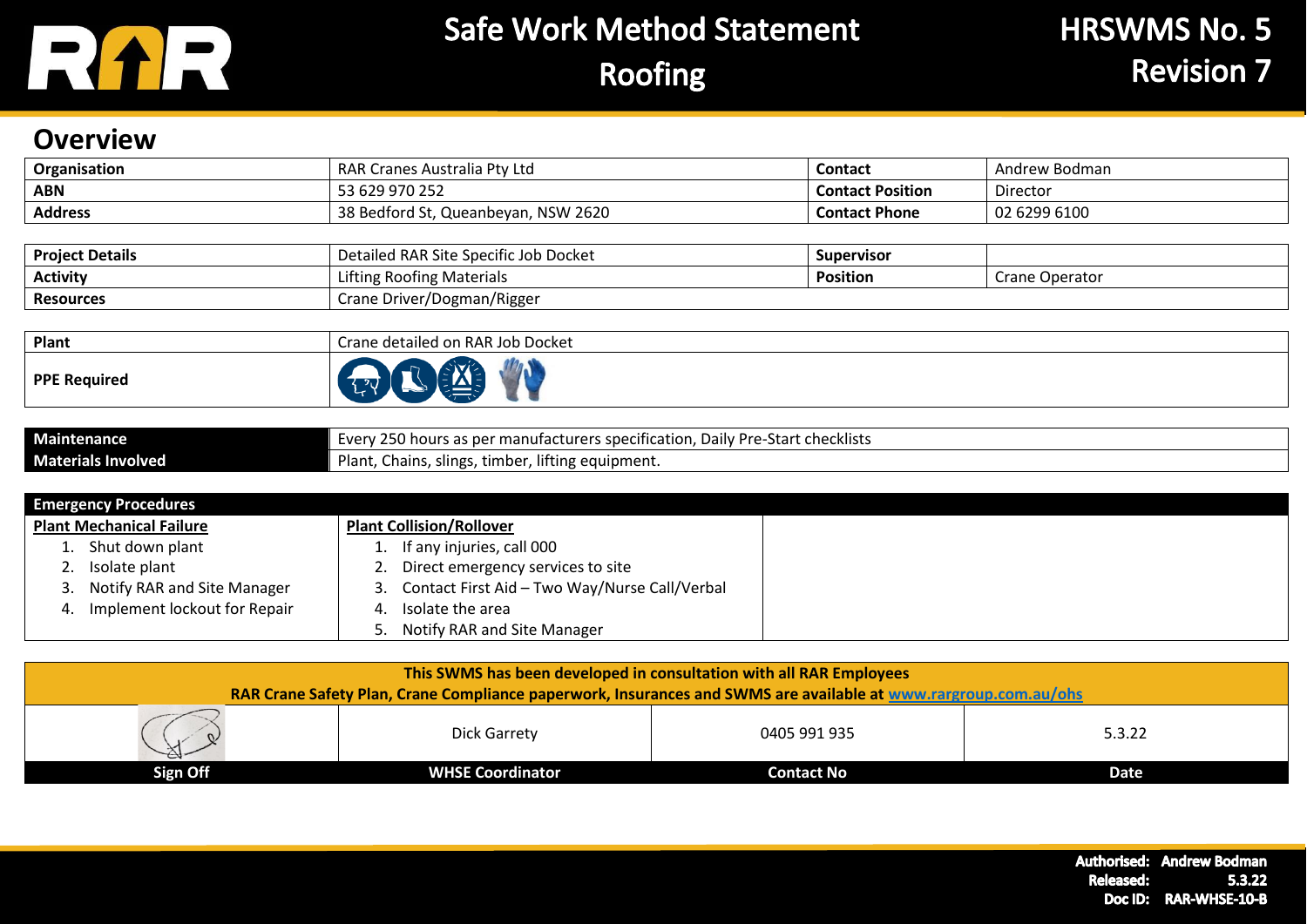

### **Legal Information**

| <b>Legislation</b>                                                                                |                                                                                             |  |  |  |  |
|---------------------------------------------------------------------------------------------------|---------------------------------------------------------------------------------------------|--|--|--|--|
| A.C.T                                                                                             | N.S.W                                                                                       |  |  |  |  |
| Work Health & Safety Act 2011 (effective 03/09/20)                                                | Work Health and Safety Act 2011                                                             |  |  |  |  |
| Work Health & Safety Regulations 2011 (effective 03/08/20)                                        | Work Health and Safety Regulations 2019                                                     |  |  |  |  |
| <b>Workers Compensation Act 1951</b>                                                              | Workers compensation Act No 70 1987                                                         |  |  |  |  |
| Machinery Act (1949)                                                                              | <b>Workers Compensation Regulations 2016</b>                                                |  |  |  |  |
| Machinery Regulations (1950)                                                                      |                                                                                             |  |  |  |  |
| <b>Codes of Practice</b>                                                                          |                                                                                             |  |  |  |  |
| A.C.T                                                                                             | N.S.W                                                                                       |  |  |  |  |
| <b>Construction Work 2018</b>                                                                     | <b>Construction Work 2019</b>                                                               |  |  |  |  |
| How to Manage Work Health and Safety Risks 2020                                                   | How to Manage Work Health and Safety Risks 2019                                             |  |  |  |  |
| Managing Risks of Plant in the Workplace 2020                                                     | Managing the Risks of Plant in the Workplace 2019                                           |  |  |  |  |
| <b>Hazardous Manual Tasks 2020</b>                                                                | <b>Hazardous Manual Tasks 2019</b>                                                          |  |  |  |  |
| Work Health and Safety Consultation Cooperation Coordination 2018                                 | Work Health and Safety Consultation Cooperation Coordination 2019                           |  |  |  |  |
| Managing Noise and Preventing Hearing Loss at Workplaces 2020                                     | Managing Noise and Preventing Hearing Loss at Work 2019                                     |  |  |  |  |
| Managing the Work Environment and Facilities 2020                                                 | Managing the Work Environment and Facilities 2019                                           |  |  |  |  |
| Managing Risks of Falls at Workplaces 2020                                                        | Managing the risk of falls at workplaces 2019                                               |  |  |  |  |
| National Code of Practice for Precast Tilt-Up and Concrete Elements in Building Construction 2008 |                                                                                             |  |  |  |  |
| <b>Industry Guidelines</b>                                                                        |                                                                                             |  |  |  |  |
| <b>CICA Crane Safety Manual</b>                                                                   |                                                                                             |  |  |  |  |
| <b>Australian Standards</b>                                                                       |                                                                                             |  |  |  |  |
| AS/NZS ISO 31000 Risk Management - 2018                                                           | AS 3850.1 Prefabricated concrete elements-General requirements (including Amendment 1:2019) |  |  |  |  |
| AS 2550.1 Cranes, hoists and winches - Safe use General requirements - 2011                       |                                                                                             |  |  |  |  |
| AS 2550.5 Cranes, hoists and winches - Safe use Mobile cranes - 2016                              |                                                                                             |  |  |  |  |
| AS 3850.1 Prefabricated -General requirements (amendment 1:2019)                                  |                                                                                             |  |  |  |  |
| AS 3775.2 Chain slings for lifting purposes - Grade T(80) and V(100) Care and use - 2014          |                                                                                             |  |  |  |  |
| AS 1353.2 Flat synthetic-webbing slings Care and use - 1997 (R2014)                               |                                                                                             |  |  |  |  |
| AS 4497.2 Roundslings - Synthetic fibre Care and use - 2018                                       |                                                                                             |  |  |  |  |
| AS 2741 Shackles - 2002 (R2014)                                                                   |                                                                                             |  |  |  |  |
| AS/NZS 2161.1 Occupational protective gloves Selection, use and maintenance - 2016                |                                                                                             |  |  |  |  |
| AS 1319 Safety signs for the occupational environment - 1994                                      |                                                                                             |  |  |  |  |
|                                                                                                   |                                                                                             |  |  |  |  |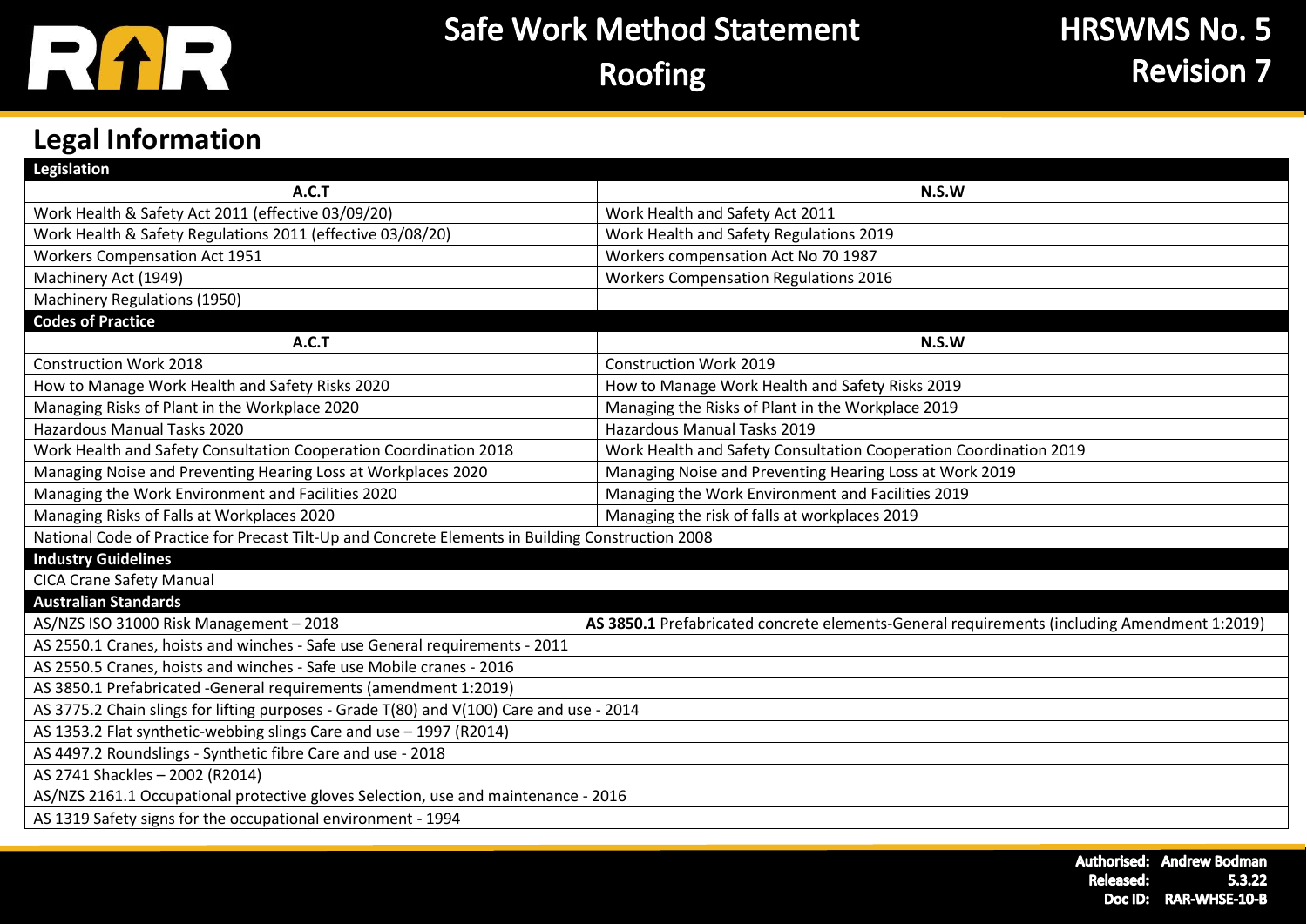

### **HRSWMS No. 5 Revision 7**

### **High Risk Activity Identification**

| <b>Item No</b> | <b>High Risk Activity</b>                                                                                                                       | <b>Applies to Project?</b> |
|----------------|-------------------------------------------------------------------------------------------------------------------------------------------------|----------------------------|
| 1              | Require High Risk Licence                                                                                                                       | <b>Yes</b>                 |
| $\overline{2}$ | Is carried out at an area in a work place in which there is any movement of powered plant                                                       | Yes                        |
| 3              | Involves a risk of a person falling more than 2 meters                                                                                          | <b>Yes</b>                 |
| 4              | Is carried out on a telecommunication Tower                                                                                                     | No.                        |
| 5              | Involves the demolition of an element of a structure that is load bearing or otherwise related to the physical integrity of the structure       | No.                        |
| 6              | Involves or is likely to involve the disturbance of asbestos                                                                                    | No.                        |
|                | Involves structural alterations or repairs that require temporary support to prevent collapse                                                   | No.                        |
| 8              | Is carried out in or near a confined space                                                                                                      | No.                        |
| 9              | Is carried out in or near existing residential building                                                                                         | No.                        |
| 10             | A shaft or trench with an excavated depth of more than 1.5 meters                                                                               | Yes                        |
| 11             | A tunnel                                                                                                                                        | No.                        |
| 12             | Involves the use of explosives                                                                                                                  | No.                        |
| 13             | Is carried out on or near pressurized gas distribution mains or piping                                                                          | <b>No</b>                  |
| 14             | Is carried out on or near chemical, fuel or refrigeration lines                                                                                 | No                         |
| 15             | Is carried out on or near energized electrical installations or services                                                                        | <b>Yes</b>                 |
| 16             | Is carried out in an area that may have a contaminated or flammable atmosphere                                                                  | No.                        |
| 17             | Involves Tilt up or pre-Cast Concrete                                                                                                           | Yes.                       |
| 18             | Is carried out on, in or adjacent to a road, railway, shipping lane or other traffic corridor that is in use by traffic other than pedestrians. | Yes                        |
| 19             | Is carried out in an area in which there are artificial extremes of temperature                                                                 | No.                        |
| 20             | Is carried out in or near water or other liquid that involves a risk of drowning                                                                | No                         |
| 21             | Involves diving work                                                                                                                            | No.                        |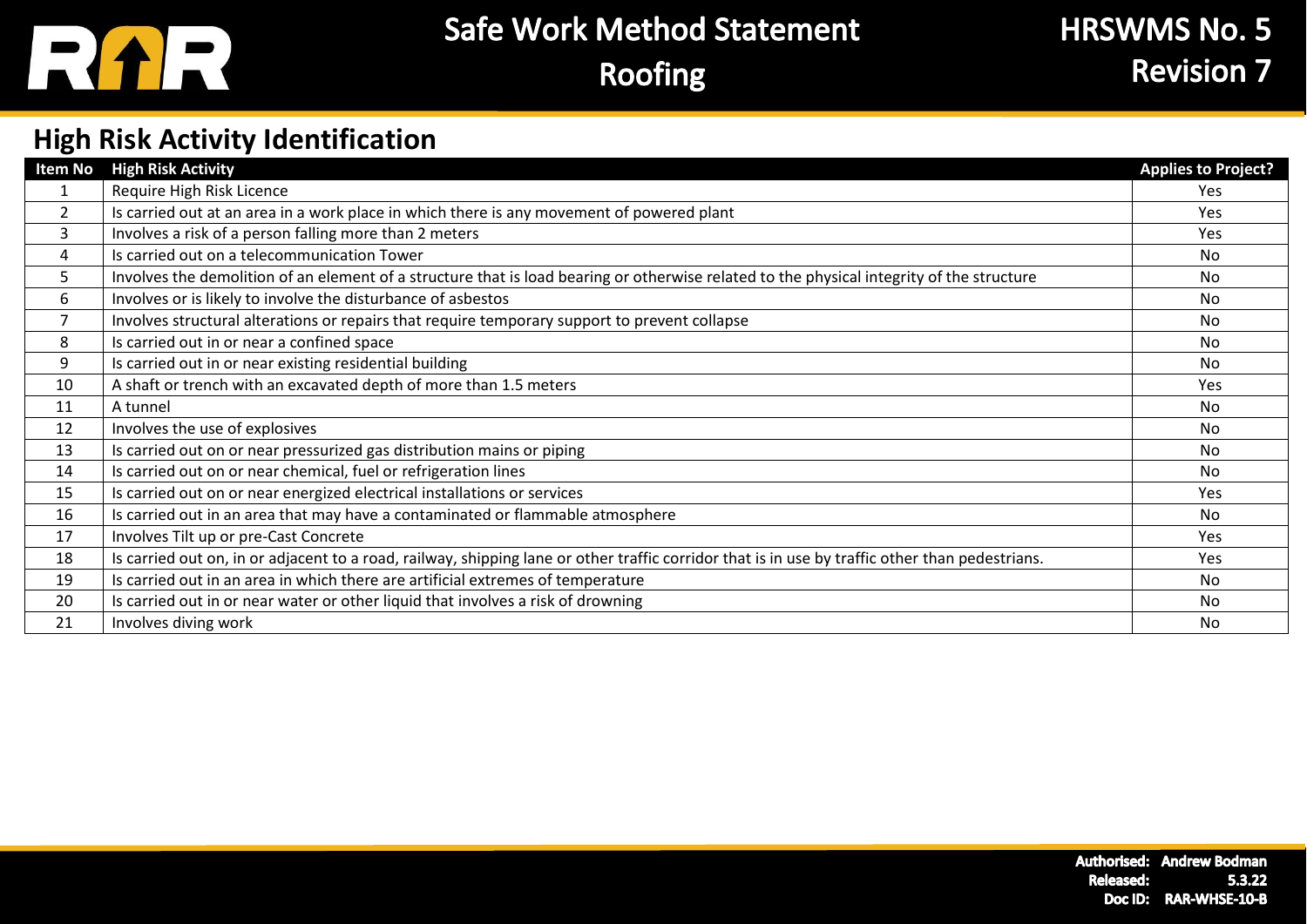

Others

#### The RAR CLEAR Principles are to be used for every lift:

Communication Radio is working Whistle on person Clear and precise directions Lifting gear is appropriate for the lift Chains/slings/Shackles etc. are rated for lift Chain Size, Angle Factors and Reeve Factors considered Every load to be inspected 360 degrees before lifting. Check for position and bite of chains/slings and any loose items Come slowly up/down until the load is clear of all obstructions Area of work is clear Public/Other workers Vehicles and Plant Powerlines Scaffold Trees Recheck under load before going above head height for any loose items If you have any concerns about the lift  $STOP$  immediately, clear the area and bring the load back down. Find a resolution to the proble

recommencing.

Authorised: Andrew Bodman 5.3.22 Released: Doc ID: RAR-WHSE-10-B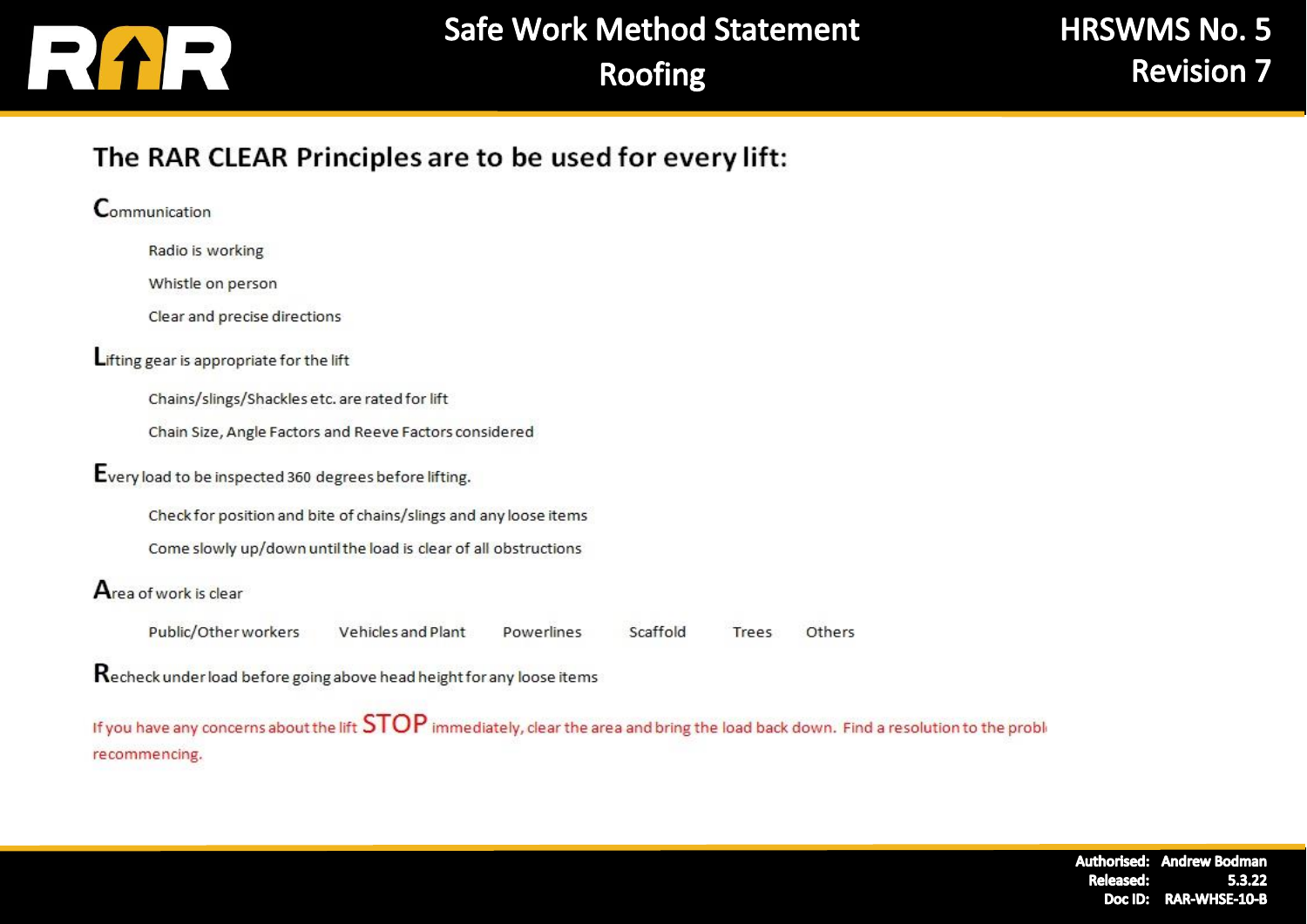

### **HRSWMS No. 5 Revision 7**

| <b>Likelihood: How</b>        |                                                                                                                       |                                                                 | Consequences: How severely can it hurt someone? |               |                |                                                                              |                                                               |                                                                     |                                 |  |
|-------------------------------|-----------------------------------------------------------------------------------------------------------------------|-----------------------------------------------------------------|-------------------------------------------------|---------------|----------------|------------------------------------------------------------------------------|---------------------------------------------------------------|---------------------------------------------------------------------|---------------------------------|--|
| likely is it to happen        |                                                                                                                       | <b>Minor</b>                                                    | <b>Moderate</b>                                 | <b>Major</b>  | <b>Extreme</b> |                                                                              |                                                               | <b>Consequence Definitions</b>                                      |                                 |  |
| <b>Very Likely</b>            |                                                                                                                       | 7                                                               | <b>11</b>                                       | 14            | 16             | <b>Extreme</b>                                                               |                                                               | Single or multiple fatality, Critical incident for business, over   |                                 |  |
|                               |                                                                                                                       | <b>Medium</b>                                                   | <b>Medium</b>                                   | <b>High</b>   | <b>High</b>    |                                                                              |                                                               | \$100,000 business loss                                             |                                 |  |
| <b>Likely</b>                 |                                                                                                                       | 4                                                               | 8                                               | 12            | 15             | Severe injury with some weeks off work (e.g. amputation, de-<br><b>Major</b> |                                                               |                                                                     |                                 |  |
|                               |                                                                                                                       | Low                                                             | <b>Medium</b>                                   | <b>Medium</b> | <b>High</b>    |                                                                              |                                                               | gloving, loss of eye etc), over \$50,000 business loss              |                                 |  |
| <b>Unlikely</b>               |                                                                                                                       | $\overline{2}$                                                  | 5.                                              | 9             | <b>13</b>      | <b>Moderate</b>                                                              |                                                               | Considerable injury (e.g. major cut/graze, stitches, crushed finger |                                 |  |
|                               |                                                                                                                       | Low                                                             | Low                                             | <b>Medium</b> | <b>Medium</b>  |                                                                              |                                                               | etc), over \$10,000 business loss                                   |                                 |  |
| <b>Very Unlikely</b>          |                                                                                                                       | 1                                                               | 3                                               | 6             | 10             | <b>Minor</b>                                                                 |                                                               | Minor injury (e.g. cut finger requiring band-aid, small graze etc), |                                 |  |
|                               |                                                                                                                       | Low                                                             | Low                                             | Low           | <b>Medium</b>  |                                                                              |                                                               | minimal to no business loss                                         |                                 |  |
| <b>Likelihood Definitions</b> |                                                                                                                       |                                                                 |                                                 |               |                |                                                                              |                                                               | <b>RISK MANAGEMENT</b>                                              |                                 |  |
| <b>Very Likely</b>            |                                                                                                                       | Constant exposure to the hazard, easily foreseeable, could      |                                                 |               |                |                                                                              |                                                               |                                                                     |                                 |  |
|                               |                                                                                                                       | happen any moment, has happened on several occasions            |                                                 |               |                |                                                                              | FIGURE 2: The hierarchy of risk control                       |                                                                     |                                 |  |
| <b>Likely</b>                 |                                                                                                                       | Regular exposure to the hazard, could happen at times, has      |                                                 |               |                |                                                                              |                                                               | Level 1                                                             |                                 |  |
|                               |                                                                                                                       | occurred before                                                 |                                                 |               |                |                                                                              | <b>HIGHEST</b>                                                | Eliminate the hazards                                               | <b>MOST</b>                     |  |
| <b>Unlikely</b>               |                                                                                                                       | Infrequent exposure to the hazard, could happen but not likely, |                                                 |               |                |                                                                              |                                                               |                                                                     |                                 |  |
|                               |                                                                                                                       | has occurred once before somewhere                              |                                                 |               |                | protection                                                                   |                                                               |                                                                     |                                 |  |
| <b>Very Unlikely</b>          |                                                                                                                       | Rarely exposed to the hazard, not really expected, have never   |                                                 |               |                |                                                                              |                                                               | Level <sub>2</sub><br>Substitute the hazard with                    | Reliability of control measures |  |
|                               |                                                                                                                       | heard of it happening                                           |                                                 |               |                |                                                                              | safety                                                        | something safer                                                     |                                 |  |
|                               |                                                                                                                       |                                                                 | <b>Risk Treatment</b>                           |               |                |                                                                              |                                                               | Isolate the hazard from people<br>Reduce the risks through          |                                 |  |
| <b>High</b>                   | Do Not Proceed. To be reported to the Operations Director and                                                         |                                                                 |                                                 |               | alth and       | engineering controls                                                         |                                                               |                                                                     |                                 |  |
| $14 - 16$                     |                                                                                                                       | actioned immediately to lower the risk level.                   |                                                 |               |                |                                                                              |                                                               |                                                                     |                                 |  |
| <b>Medium</b>                 | To be further controlled as reasonably practicable. Work can                                                          |                                                                 |                                                 |               |                | Level 3                                                                      |                                                               |                                                                     |                                 |  |
| $7 - 13$                      |                                                                                                                       | proceed with supervision and approval from the supervisor       |                                                 |               |                |                                                                              | Reduce exposure to the hazard using<br>administrative actions |                                                                     |                                 |  |
| Low                           |                                                                                                                       |                                                                 |                                                 |               |                |                                                                              | <b>LOWEST</b>                                                 | Use personal protective equipment                                   | <b>LEAST</b>                    |  |
| $1 - 6$                       | To be controlled as per standard works e.g. SWMS and chosen<br>controls. Ongoing monitoring by workers / supervisors. |                                                                 |                                                 |               |                |                                                                              |                                                               |                                                                     |                                 |  |

CODE OF PRACTICE | HOW TO MANAGE WORK HEALTH AND SAFETY RISKS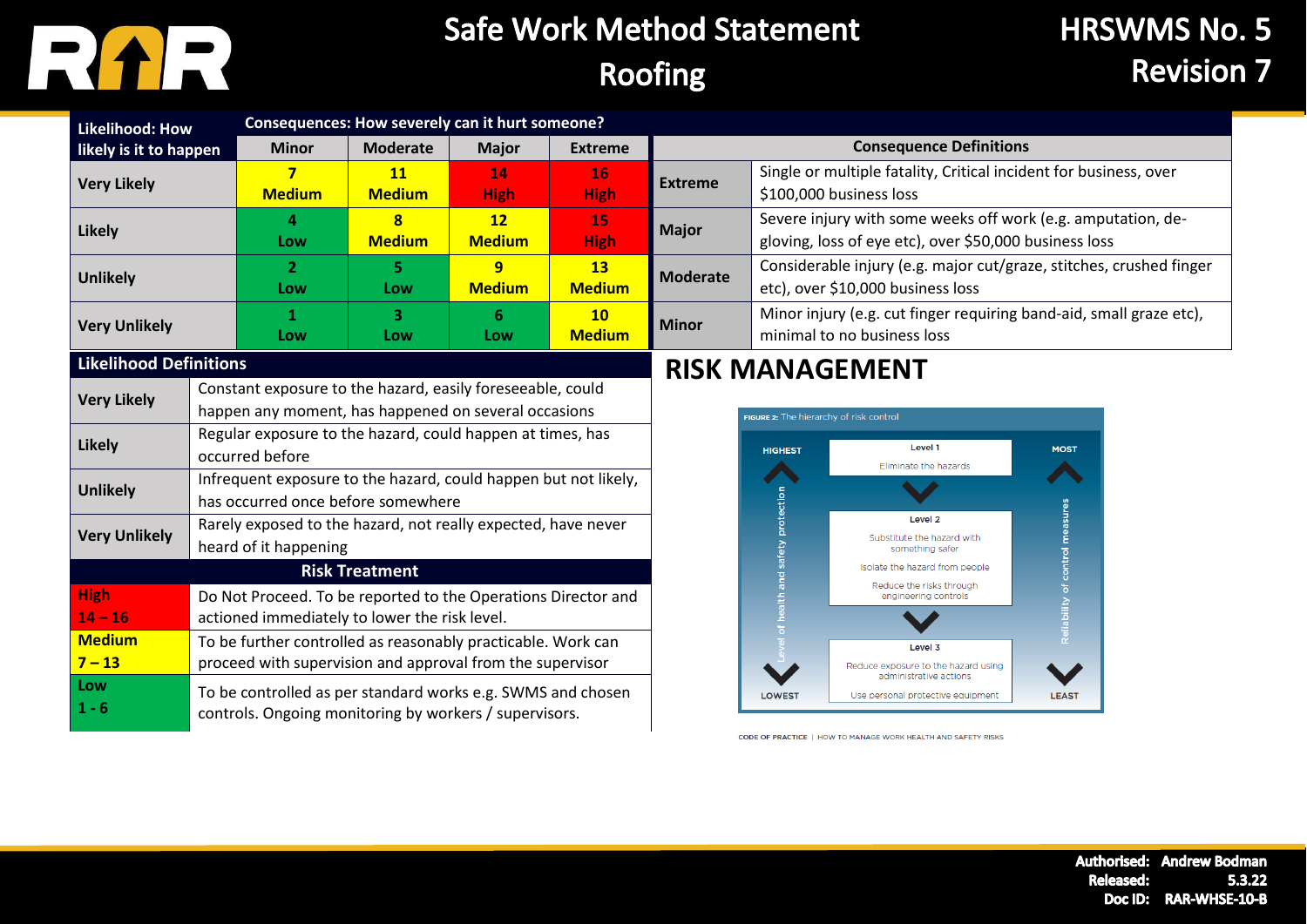

### **Risk Assessments**

| Item<br>No.    | <b>Task</b>                                                                                     | <b>Hazards/Risks</b>                                     | <b>Initial Risk</b><br><b>Rating</b> | <b>Controls</b>                                                                                                                                                                                                                                                               | <b>Residual</b><br><b>Risk Rating</b> | <b>Responsibility</b>        |
|----------------|-------------------------------------------------------------------------------------------------|----------------------------------------------------------|--------------------------------------|-------------------------------------------------------------------------------------------------------------------------------------------------------------------------------------------------------------------------------------------------------------------------------|---------------------------------------|------------------------------|
| 1              | Arrive on Site.                                                                                 | Setting up in wrong location.                            | 14                                   | <b>Eliminate</b> - Site Foreman to be contacted before<br>entering onto site to confirm set up location and<br>attendance at Pre-Start Risk Assessment.                                                                                                                       | 9                                     | <b>Crane Crew</b>            |
|                | Complete the Pre-<br><b>Start Risk Assessment</b><br>and Toolbox Talk on<br>the RAR Job Docket. | Hazards not being considered<br>before commencing works. | <b>11</b>                            | Admin - Site Forman and Crane crew to complete<br>RAR Job Docket, Pre-Start Risk Assessment and<br>Toolbox Talk. Head Contractor Site Induction to be<br>completed by each employee when they first<br>attend site. Plant to be Inducted Plant to site on its<br>first visit. | 5                                     | Crane Crew / Site<br>Foreman |
|                | Induction.                                                                                      | Personnel and Plant not site<br>compliant.               | 11                                   | Admin - Complete Head Contractor Site Induction<br>and Plant Compliance paperwork before<br>commencing work.                                                                                                                                                                  | 5                                     | <b>Crane Crew</b>            |
|                | Set Up Crane.                                                                                   | Crane tipping.                                           | 14                                   | Admin - Complete all steps in RAR SWMS No.1<br>Crane Setup/Pack up.                                                                                                                                                                                                           | 9                                     | <b>Crane Crew</b>            |
| $\overline{2}$ | Hooking up load.                                                                                | Load falling.                                            | 14                                   | Engineer - Only qualified Dogman to hook up a<br>load and direct the crane. Ensure all loads are<br>secured to prevent risk of item falling. If unsure of<br>how to sling the load ask questions of other RAR<br>employees and complete a test lift.                          | 9                                     | Dogman                       |
|                |                                                                                                 | Equipment failure.                                       | 14                                   | Engineer - Use correct sized lifting gear for the load<br>being lifted. Choke load whenever possible.                                                                                                                                                                         | 9                                     | Dogman                       |
| $\overline{3}$ | Lifting Roof Sheets.                                                                            | Sheets separating during lift.                           | 14                                   | Engineer - All roof sheeting must be strapped.                                                                                                                                                                                                                                | 9                                     | Crane Crew / Site<br>Foreman |
|                |                                                                                                 | Sheets deforming.                                        | <b>11</b>                            | Engineer - Lifting frame to be used for long sheets.<br>The Lifting frame is to be supplied and organised<br>by Roofing Contractor if required.                                                                                                                               | 5                                     | Crane Crew / Site<br>Foreman |
|                |                                                                                                 |                                                          | <b>11</b>                            | Engineer - Consult lifting drawing prior to lift<br>(where available). Use specified lifting equipment<br>and lifting points where specified.                                                                                                                                 | 5                                     | Crane Crew / Site<br>Foreman |

Authorised: Andrew Bodman **Released:** 5.3.22 Doc ID: RAR-WHSE-10-B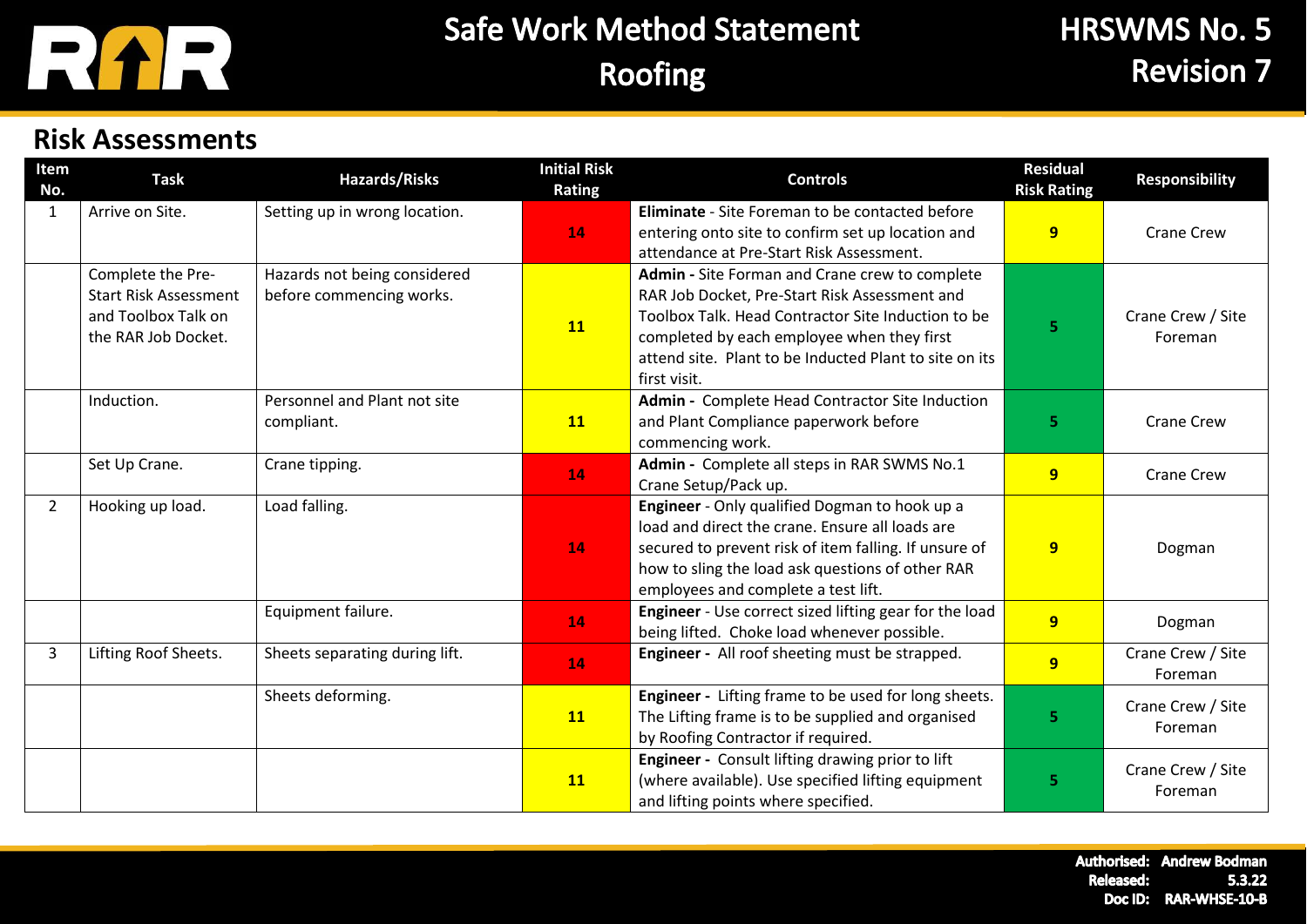

## **HRSWMS No. 5 Revision 7**

|                | Inclement Weather.                               | Sheets falling.      | 14        | Isolate - Monitor weather. If wind is present use a<br>tag line if suitable. Do not lift roofing sheets in<br>high winds or in the rain.                                                                                                                                                                                                                                                                                                                        | 9                       | <b>Crane Crew</b>            |
|----------------|--------------------------------------------------|----------------------|-----------|-----------------------------------------------------------------------------------------------------------------------------------------------------------------------------------------------------------------------------------------------------------------------------------------------------------------------------------------------------------------------------------------------------------------------------------------------------------------|-------------------------|------------------------------|
|                |                                                  |                      | 14        | Isolate - Ensure Lifting Devices (sucker) are<br>working correctly and have current calibration<br>certification. Monitor wind speed to ensure that<br>winds do not exceed sucker wind loading.                                                                                                                                                                                                                                                                 | 9                       | <b>Crane Crew</b>            |
| 5              | Working at Height.                               | Falls from height.   | 14        | Isolate - Ensure that sufficient fall protection is in<br>place before entering onto roof.                                                                                                                                                                                                                                                                                                                                                                      | 9                       | Crane Crew / Site<br>Foreman |
| 6              | Lifting Steel Purlins &<br><b>Steel Trusses.</b> | Steel falling.       | 14        | Engineer - Ensure steel is chocked and at least two<br>legs are used. Double wrap chains as required on<br>steel sections. Complete test lift and make sure lift<br>is even and level. Use a tag line if required.                                                                                                                                                                                                                                              | $\overline{9}$          | <b>Crane Crew</b>            |
| $\overline{7}$ | Landing loads.                                   | Slips, trips, falls. | <b>11</b> | Isolate - Ensure landing area is suitable for landing<br>the load and make sure it is clear of trip hazards.<br>Once load has been landed ensure no items are<br>protruding from load.                                                                                                                                                                                                                                                                          | $\overline{\mathbf{8}}$ | <b>Crane Crew</b>            |
|                |                                                  | Collapse.            | 14        | Engineer - Ensure landing area is capable of<br>carrying the weight of the item being landed upon<br>it. Spread loads to avoid point loading.                                                                                                                                                                                                                                                                                                                   | $\overline{9}$          | <b>Crane Crew</b>            |
|                |                                                  | Plant Failure.       | 14        | Engineer - Refer to and follow manufacturer's<br>instructions and specifications. Consult crane load<br>charts to verify that the crane has the necessary<br>rated capacity and design classification prior to<br>carrying out any lift. If weight of item is unknown<br>complete a test lift. If load cannot be lifted within<br>the tolerance of the crane at that radius, stop the<br>lift and complete a lift study to determine correct<br>crane for lift. | 9                       | <b>Crane Driver</b>          |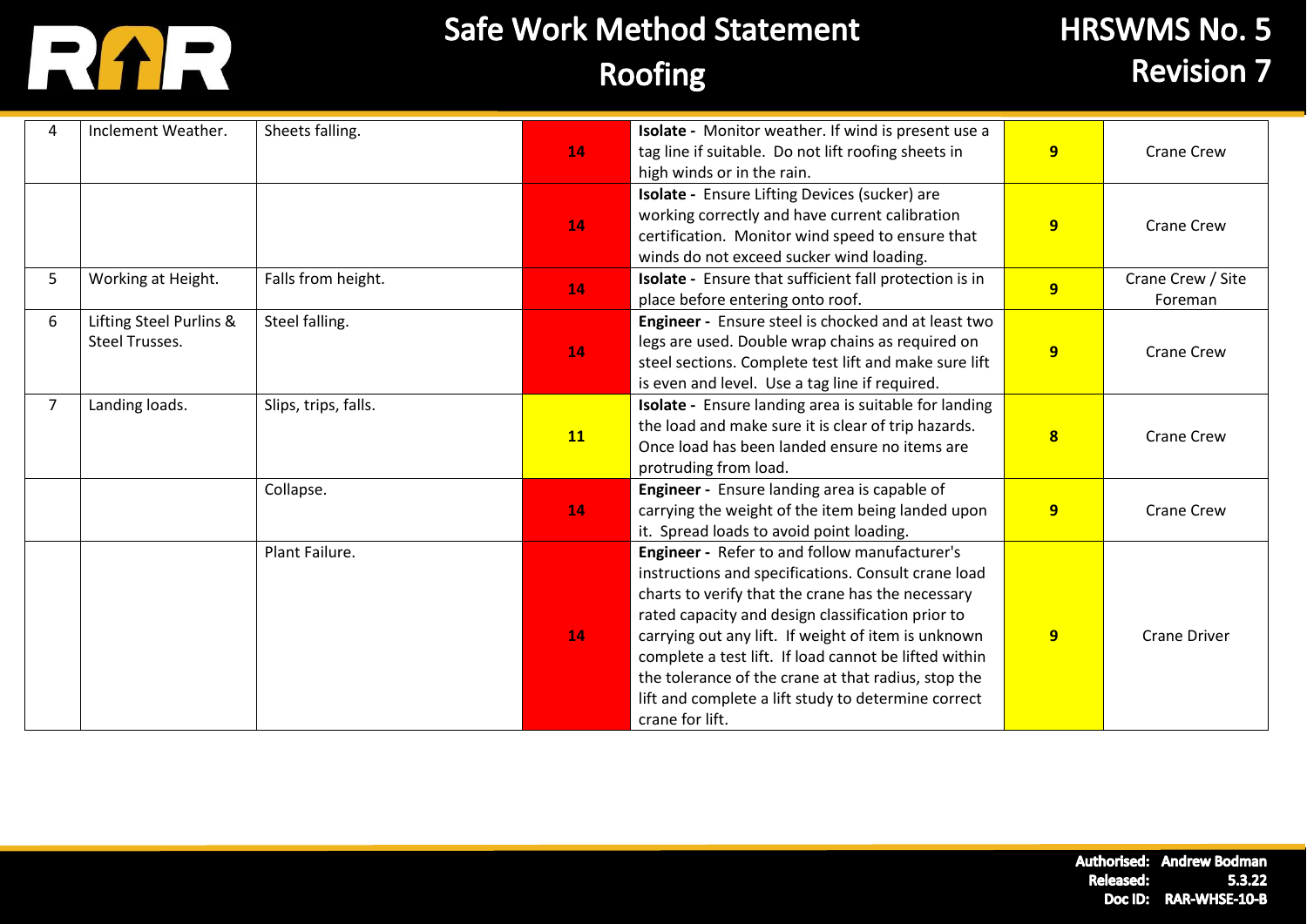

### **Qualifications**

| Qualification required to carry out the<br>task? | Who is required to have the<br>qualification                               | When will this be done?                                                        |
|--------------------------------------------------|----------------------------------------------------------------------------|--------------------------------------------------------------------------------|
| Safety Advisor                                   | Safety advisor is responsible for the<br>implementation and induction into | Prior to work commencing and ongoing by workplace audits and site inspections. |
|                                                  | the SWMS                                                                   |                                                                                |
| Construction Induction Card. (White<br>Card)     | All workers.                                                               | Prior to commencing work.                                                      |
| Asbestos awareness card                          | All workers.                                                               | Prior to commencing work.                                                      |
| Dogging High Risk License                        | Dogman                                                                     | Prior to commencing work.                                                      |
| Rigging High Risk License                        | Riggers                                                                    | Prior to commencing work.                                                      |
| Crane Operator High Risk License                 | Crane Operators, all classes                                               | Prior to commencing work.                                                      |
| <b>RAR Group Induction</b>                       | All RAR employees                                                          | Prior to commencing work                                                       |
|                                                  | SWMS are monitored and reviewed                                            |                                                                                |
|                                                  | annually or as required by site needs.                                     |                                                                                |
|                                                  | Amended only' after consultation                                           |                                                                                |
|                                                  | with RAR staff and S.Advisor.                                              |                                                                                |
|                                                  |                                                                            |                                                                                |

#### **SWMS Review**

| <b>SWMS Implemented</b>         | 16.6.16                 |  |  |
|---------------------------------|-------------------------|--|--|
| <b>Last Review Date</b>         | $5.3.22R - 6$           |  |  |
| <b>Person Conducting Review</b> | Dick Garrety            |  |  |
| <b>Position</b>                 | <b>WHSE Coordinator</b> |  |  |